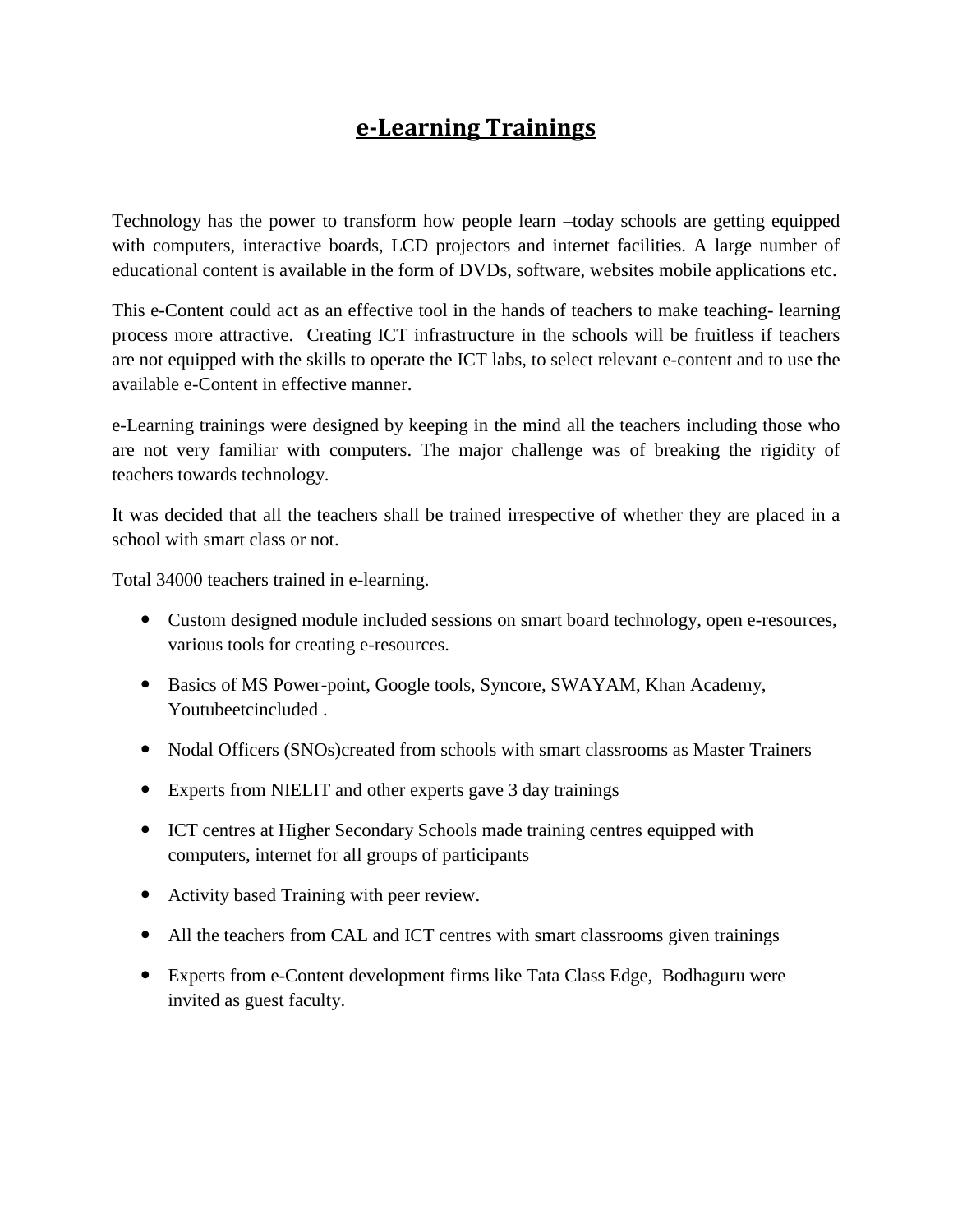| <b>Schedule for ICT trainings of SSA</b> |                       |                             |                                                                                                                                                                                                                                                                                                                                                                                                                                                                                                                                                                                                                                                                                                       |                               |  |  |  |
|------------------------------------------|-----------------------|-----------------------------|-------------------------------------------------------------------------------------------------------------------------------------------------------------------------------------------------------------------------------------------------------------------------------------------------------------------------------------------------------------------------------------------------------------------------------------------------------------------------------------------------------------------------------------------------------------------------------------------------------------------------------------------------------------------------------------------------------|-------------------------------|--|--|--|
| Session                                  | Day                   | Time                        | Session                                                                                                                                                                                                                                                                                                                                                                                                                                                                                                                                                                                                                                                                                               | <b>Resource Person</b>        |  |  |  |
| 1                                        | Day<br>1              | 10am<br>to $1$<br>pm        | Short Team Building Exercise (indoor/outdoor) by<br>Vaibhav&Mayur (30 mins.) followed by formation<br>of 10 teams of five each (15 mins),<br>Orientation to the Workshop and its need providing<br>clarity of Objective (15 mins),<br>Introduction to Story-weaver followed by team<br>exercise on Story Weaver (60 mins)<br><b>JKKnowledge Network (45 minutes)</b>                                                                                                                                                                                                                                                                                                                                  | Vaibhav Jindal<br>MayurKhaire |  |  |  |
| $\overline{2}$                           | Day<br>1              | 1:30<br>pm to<br>6:30<br>pm | MS Power Point – Theory and Demo (45 minutes)<br>Hands-on practice on Power Point (30 minutes)<br>Group Activity on developing a creative and<br>interesting PPT on topics given to the groups $-5-8$<br>slides (60 mins)<br>Group Presentations (120 minutes) with peer<br>feedback                                                                                                                                                                                                                                                                                                                                                                                                                  | <b>NIELIT</b>                 |  |  |  |
| 3                                        | Day<br>$\overline{2}$ | 10am<br>to $1$<br>pm        | Introduction to Smart Classroom, Visualiser-<br>Connections $&$ usage (45 minutes)<br>Interactive Board-Connection, Calibration &<br>Usage (30 mins)<br>Hands on practice and troubleshooting(90 minutes)                                                                                                                                                                                                                                                                                                                                                                                                                                                                                             | <b>NIELIT</b>                 |  |  |  |
| $\overline{4}$                           | Day<br>$\overline{2}$ | 1:30<br>pm to<br>5:45<br>pm | e-resources: open resources Khan Academy,<br>Youtube, NCERT e-books, e-basta concepts,<br>Creating and sharing your own e-Learning material<br>using free tools, SWAYAM (120 mins)<br>Allocation of Topics for preparation of lecture-<br>presentation on topics to be selected by the groups<br>out of a list of topics, before dispersal on that<br>evening. They shall brainstorm in groups and bring<br>material if required the next day morning for<br>preparation of the lecture presentations. The<br>lectures shall be 10 minutes each with usage of<br>open resource, smart class and normal teaching.<br>This is a group activity with each group member<br>playing active role. (60 mins) | NIELIT,<br>Bodhaguru          |  |  |  |